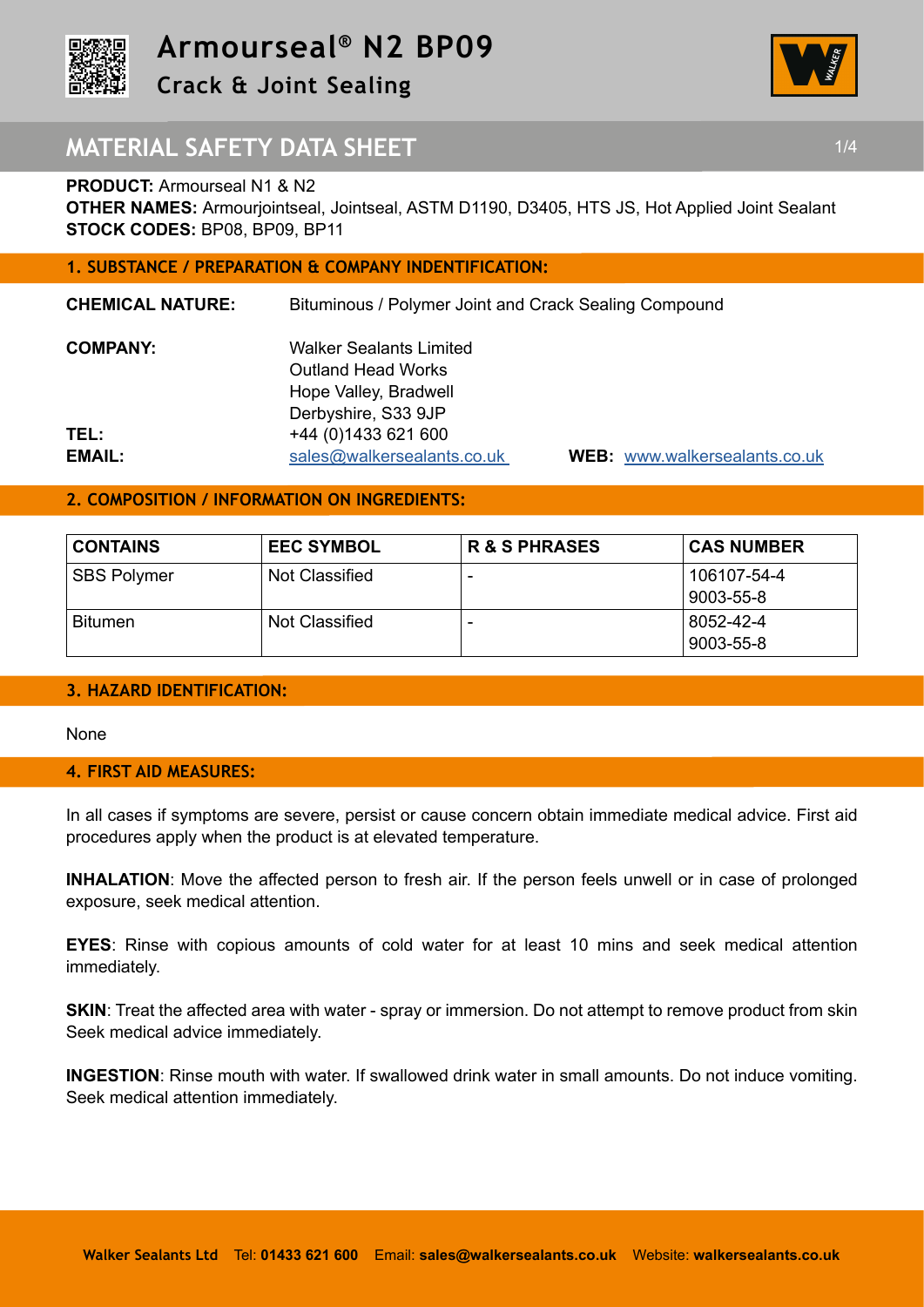



## **5. FIRE FIGHTING MEASURES:**

**SUITABLE EXTINGUISHING MEDIA**: Carbon Dioxide, Dry Chemicals, Foam, Water Spray mist

**UNSUITABLE EXTINGUISHING MEDIA**: High Pressure Water Jet

**EXPOSURE HAZARDS**: Risk of Fire and Explosions if product is overheated. THE MATERIAL REACTS VIOLENTLY WITH WATER.

**PROTECTIVE EQUIPMENT:** Use full protective clothing and self-contained breathing apparatus.

### **6. ACCIDENTAL RELEASE MEASURES:**

**PROTECTIVE MEASURES**: Avoid contact with skin, eyes and clothing. Wear suitable protective clothing Enclosed spaces should be opened to atmosphere.

### **CLEAN UP METHODS**:

- **Soil** Allow the material to solidify
- **Water** The product has a density greater than 1.00g/cm3, contain and recover by physical means. Dispose safely in accordance with local or national regulations.

### **7. HANDLING & STORAGE:**

**HANDLING**: Hot Material (150-185ºC) - Avoid breathing fumes. Ensure adequate ventilation. Avoid eye and skin contact. Wear suitable protective clothing (S36/37/39).

**STORAGE**: Packages - Store in a cool dry place away from sources of ignition. Hot Liquid - Ventilate adequately as Hydrogen Sulphide can accumulate in confined spaces.

### **8. EXPOSURE CONTROL / PERSONAL PROTECTION:**

The level of protection and types of controls necessary will vary depending upon potential exposure conditions. Select controls based on a risk assessment of local circumstances. Appropriate measures include adequate ventilation to control airborne concentrations below the exposure guidelines/limits. PPE should meet recommended national standards. Check PPE suppliers.

### **EXPOSURE CONTROL LIMITS**:

**Manufactures & Suppliers of:**  Joint Sealants Bituminous Repair Compounds High Friction Surfacing Colour Coated Aggregates **The Complete Highway Service**

Petroleum Fumes **OES** (8 hours) 5mg/m3 OES (15 minutes) 15mg/m3 Hydrogen Sulphide OES (8 hours) 10mg/m3

> **Walker Sealants Limited**  Manufacturing & Sales Division Outland Head Bradwell, Hope Valley Derbyshire, S33 9JP Tel: 01433 621 600



Directors: J.S. Walker, J.G.R. Walker Company Reg No. 4041871 **A member of the Walker Group of Companies** 

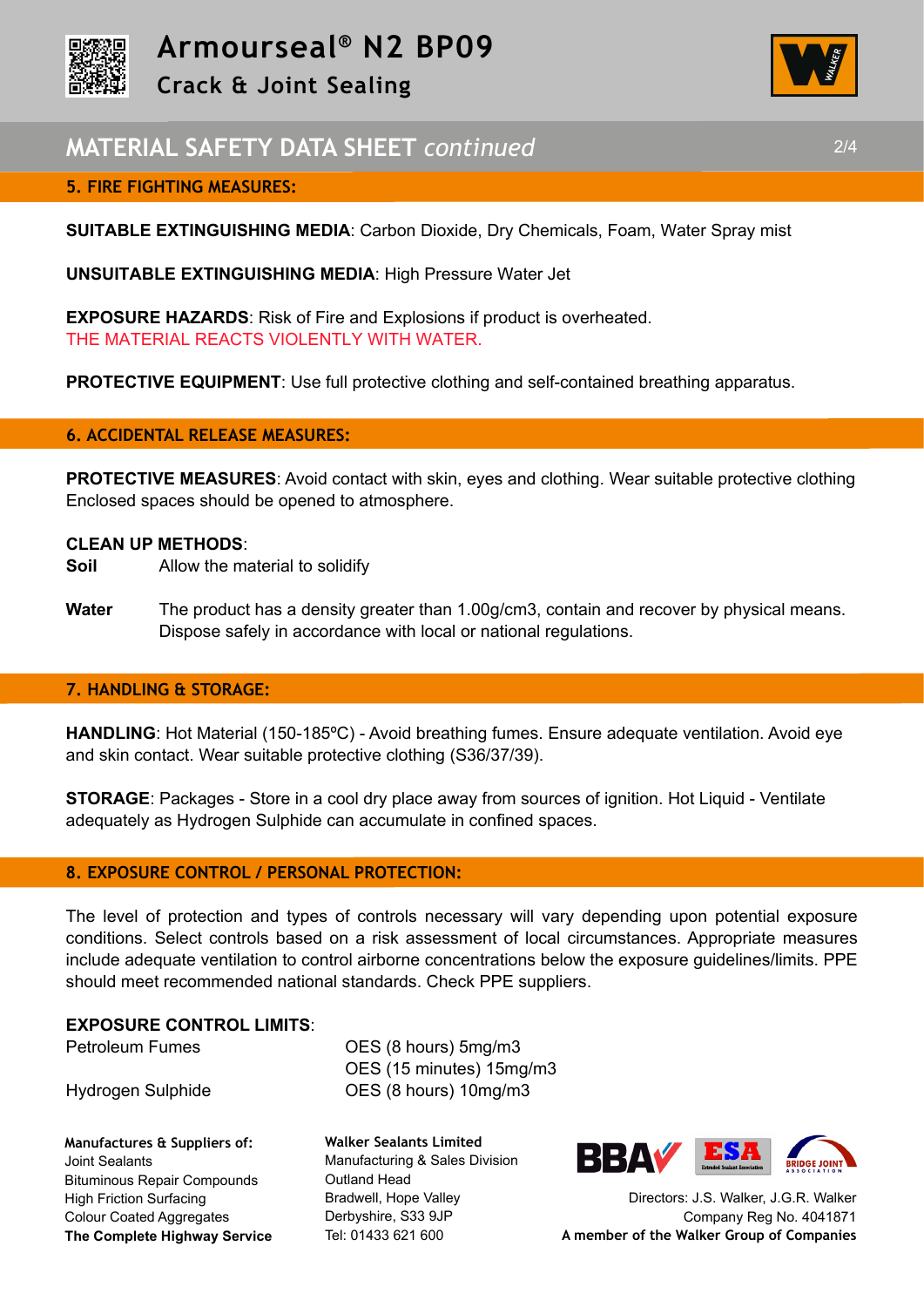



## **MATERIAL SAFETY DATA SHEET** *continued* 3/4

 OES (15 minutes) 25mg/m3 SBS Polymer **OES** (8 hours) 10mg/m3 OES (15 minutes) 25mg/m3

**SKIN PROTECTION:** Wear suitable long sleeved, full body overalls and safety boots at all times. Exposed skin must be covered due to risk from splashes.

**HAND PROTECTION**: Wear suitable gloves.

**EYE PROTECTION**: Wear suitable goggles or face protection.

## **9. PHYSICAL & CHEMICAL PROPERTIES:**

**APPEARANCE**: SOLID FORM BLACK **FLASHPOINT**: ≥ 250°C **ODOUR**: PERCEPTIVE **IGNITION**: ≥ 280°C **DENSITY RANGE**: 1.20 ± 0.5g/cm3 **MELTING POINT/RANGE**: 120 - 185°C **SOLUBILITY IN WATER**: INSOLUBLE **pH VALUE**: N/A **BOILING POINT / RANGE**: N/A **OXIDISING PROPERTIES**: N/A **AUTOFLAMMABILITY**: N/A **VISCOSITY**: < 2000 mPas

**10. STABILITY & REACTIVITY:**

**CONDITIONS TO AVOID:** Overheating, Water Ingress.

**THERMAL DECOMPOSITION:** Stable under normal operating conditions. **MATERIALS TO AVOID:** The hot produce reacts violently with water. **HAZARD DECOMPOSITION:** Thermal decomposition or burning may release Carbon Monoxide, Soot and Hydrogen Sulphide.

## **11. TOXICOLOGICAL INFORMATION:**

**INGESTION:** > 2000mg/kg\* =

**EYES:** > 2000mg/kg\*

\* EXPECTED RESULTS, NOT TESTED

## **12. TRANSPORT INFORMATION:**

NOT CLASSIFIED AS HAZARDOUS FOR TRANSPORT

## **13. DISPOSAL INFORMATION:**

**Joint Sealing Material -** authorised disposal in accordance with local or National Regulations.

**Packages -** to be considered as industrial waste.